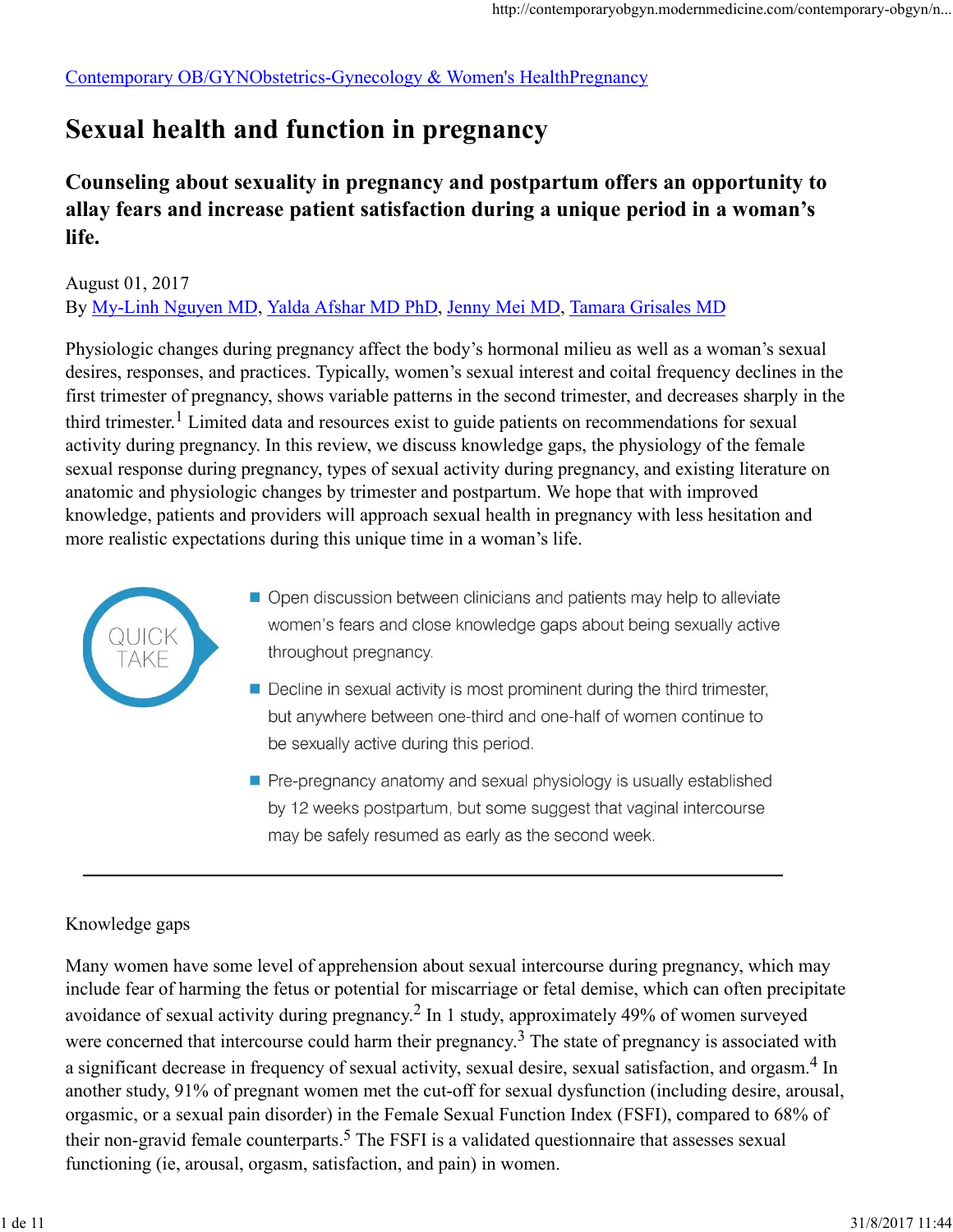

Theoretically, sexual intercourse may stimulate contractions due to stimulation of the lower uterine segment, endogenous release of oxytocin from orgasm, direct action of prostaglandins in semen, or increased exposure to infectious agents. A few studies associating coital and orgasmic frequency with negative effects to the fetus have suffered from small sample size and incomplete control for confounders, including maternal history of preterm delivery or risk factors.6-10 Larger studies performed in women during all stages of pregnancy have observed no overall association between pregnancy complications (vaginal bleeding, premature rupture of membranes, preterm birth, low birth weight, or perinatal mortality) and coital frequency.<sup>11</sup> The data, however, have not been stratified by

women's individual obstetrical history.

Evidence currently is insufficient to justify recommending against sexual intercourse during pregnancy. Overwhelmingly, studies of sexual activity in pregnancy have been unable to demonstrate increased risk of preterm labor, delivery, or infectious complications (in the absence of acquired sexually transmitted infections).<sup>11</sup> Despite a dearth of evidence to suggest that sex is harmful during pregnancy, patients may still be apprehensive about engaging in sexual intercourse and may also be unsure of how best to broach this topic with their providers.

In not addressing sexual health in pregnancy with their patients, providers may be falling short of patients' needs and expectations. In 1 study, most women (68%) did not remember discussing sexuality with their providers, and only 17% of them were counseled with respect to sexuality at the 6-week postpartum visit.12 Another study found that fewer than 10% of participants discussed their sexual health with their physicians, while a third study reported that only one-third of respondents had discussed issues relating to sexuality with any medical staff.<sup>13</sup> Other authors contend that 34% of women felt uncomfortable broaching the subject and only 29% ultimately consulted with their physicians about the topic; 76% of women did not discuss sexual activity in pregnancy although they felt it should have been addressed. $3$ 

#### More: Preconception care as primary prevention

Because discussion between patients and clinicians about sex during pregnancy is lacking, patients in 1 study report that the Internet is their leading source of information on the topic.<sup>2</sup> This is an area in which clinicians who treat women during the antenatal period can improve patient care by addressing unmet needs and gaps in patient knowledge. During each prenatal visit, simply asking patients about whether they continue to be sexually active during their pregnancy may be enough to make them comfortable asking questions about their sexual health. When implemented effectively, sexual knowledge education programs have been shown to improve both sexual function and sexual attitudes among pregnant women.14,15 Increasing health education can be crucial in informing pregnant women of normal changes that occur at different stages of pregnancy, reducing anxiety, and potentially improving sexual function.16 Because discussion between patients and elinicians about sex during pregnancy is lacking, patients in 1<br>study report that the Internet is their leading source of information on the topic.<sup>2</sup> This is an area in<br>which clini

#### Sexual physiology in pregnancy

William Masters and Virginia Johnson, widely known for their work on human sexuality, conducted one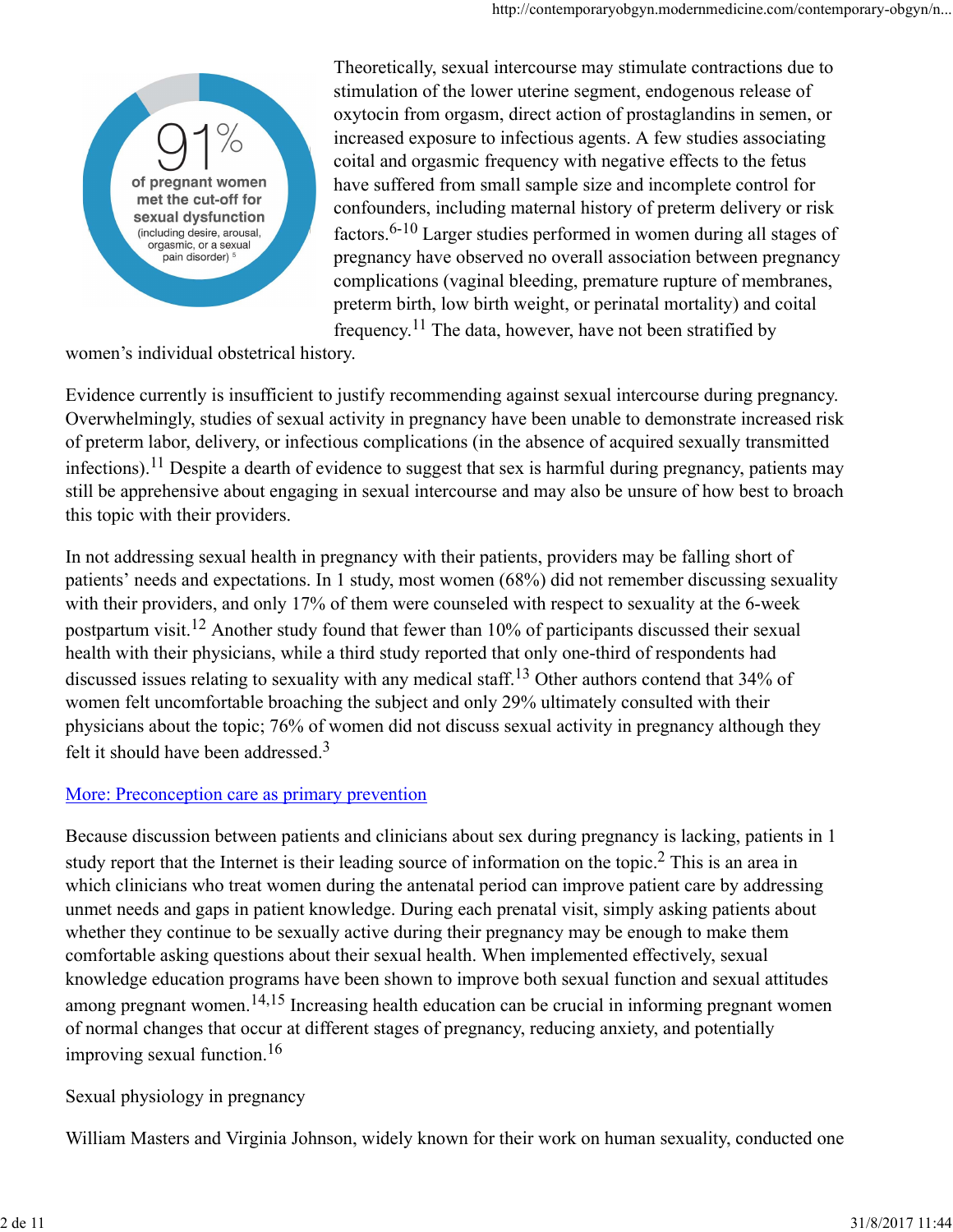of the few physiologic investigations of sexual response in pregnant women.<sup>17</sup> Pregnancy markedly increases the vascularity of the pelvic viscera, leading to pelvic vasocongestion. Masters and Johnson found that a superimposed physiologic response to sexual stimulation further increases this already existing pelvic vasocongestion.<sup>17</sup> In nulliparous women during the excitement phase, the labia minora and majora go through similar patterns of color change as in the non-pregnant state. In contrast, multiparous women can develop engorged labia majora and often localized engorgement of the lateral vaginal walls during the excitement phase.<sup>17</sup>

Orgasms can affect uterine contractions differently depending on gestational age. Following orgasm during the first trimester, intermittent cramping and uterine irritability can occur. By the third trimester, patients may experience tonic spasm of the uterus during orgasm for up to 1 minute. In some women after 36 weeks' gestation, recurrent uterine contractions following orgasm have been demonstrated for up to 30 minutes. During the resolution phase after orgasm, pelvic vasocongestion is not entirely relieved; in the second trimester, it may take 10 to 15 minutes in nulliparous patients to see resolution of vasocongestion, and up to 30 to 45 minutes in multiparous patients.



# OF WOMEN SURVEYED WERE CONCERNED THAT

Patients reevaluated at 4 to 8 weeks postpartum were noted to have the following physiologic and anatomical changes: fully healed episiotomies and lacerations, decreased vaginal lubrication, and thinned and fattened vaginal rugae, regardless of nursing. Although the cervix was closed in most women, the uterus remained in the abdomen (as opposed to the pelvis) during the early postpartum period. By 12 weeks postpartum, there was evidence of a return to ovulation in non-nursing women, a re-establishment of normal vaginal rugal patterns, and a return of the uterus to the pelvis. Vaginal secretions, labia minora and majora responses, vaginal expansion and lengthening, and contractions during the orgasmic platform all returned to the baseline response patterns typical of non-pregnant women. Overall, normal physiology of the sexual response and orgasm is re-established. Despite objective differences between 5 and 12 weeks postpartum, patients could not necessarily distinguish significant differences in the intensity of their sexual experiences. **EXECUTE ANTIFIX/PULTE THATAL TREATMENT AND SET ANTIFIX PRESENTATIONS PRESENT AND A THE PRESENT AND ARREST AND INTERFERISHAGE AND A method mand thinned and fathers of value and incertains, decreased variable chemical chang**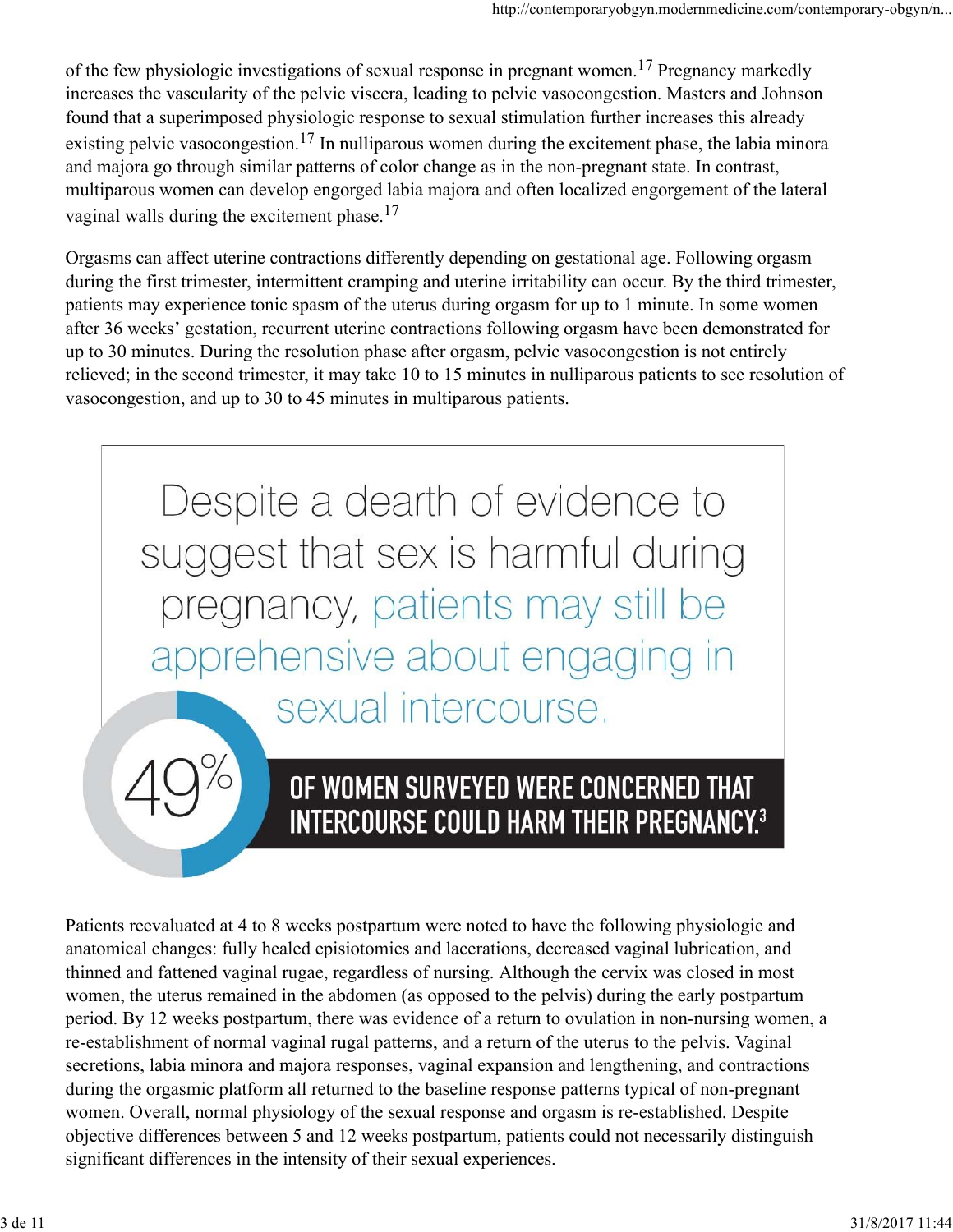Overall, there are no strong data on which to base recommendations regarding when to resume vaginal intercourse postpartum.<sup>18</sup> The aforementioned study suggests that by 12 weeks postpartum, anatomy is restored and pre-pregnancy sexual physiology is re-established. Some authors have suggested that vaginal intercourse can probably be safely resumed in women as early as 2 weeks postpartum, as long as the perineum is healed, contraception is available, and the patient is ready.<sup>19</sup> In Europe and the United States, vaginal intercourse is resumed, on average, at 6 to 8 weeks after birth.<sup>1</sup>

#### NEXT: Influences on type of sexual activity

Influences on type of sexual activity

Pregnancy can affect the type of sexual activity in which patients feel comfortable engaging.

Coital activity appears to decline sharply by the third trimester. At 28-weeks of gestation, most couples continue with intercourse; at 32-weeks, about half to three quarters; and at 36-weeks, about one-third are still having sex.<sup>1</sup> One report cited 40% of women engaging in intercourse within 2 weeks of the onset of labor and 17% in the 2 days before the onset of labor.<sup>20</sup> Approximately 10% of women will abstain from coitus once pregnancy is confrmed.21

Over the course of pregnancy, the use of man-on-top position declines, and woman-on-top, side-by-side, or rear entry positions are practiced more often.22 One large meta-analysis showed that up to 98.3% of pregnant women preferred genital-to-genital contact, with other types of sexual activity also being desired: 38.1% oral sex, 20.4% masturbation, and 6.6% anal sex, consistent with a non-pregnant cohort.<sup>1</sup> Another study cited that up to 75% of European and American couples will practice mutual manual genital stimulation and up to 50% will practice oral genital stimulation during pregnancy.<sup>23</sup> In the first and second trimesters, non-genital contact remains unchanged (94% of couples caress more than once a week).<sup>1</sup> With respect to masturbation, up to 31% of women have reported self-stimulation during pregnancy, and up to 20% in the 3 to 6 months postpartum.<sup>21</sup>

Cultural influences can largely affect forms of sexual contact in some populations. Many ethnic and religious factors may come into play which can propagate fears about sexual intercourse, thereby leading to avoidance during pregnancy.<sup>24-27</sup> Authors of a Turkish study contend that rates of sexual dysfunction may be higher than average in Turkish women due to women's attitudes about sexuality issues related to parental teaching.<sup>24</sup> A study from Iran demonstrated that 52.9% of pregnant Iranian women believed that intercourse during pregnancy could result in abortion, and the same number considered it a cause for fetal infections.28 Fok, et al demonstrated that 93% of Chinese couples reported an overall reduction in sexual intercourse by the third trimester, with 80% attributing it to fear of possible harm to the fetus.<sup>2</sup> Given the diversity of different cultures and backgrounds of pregnant patients in the United States, apprehension about sex in pregnancy remains prevalent in various communities. Clinicians should do their best to assuage patient fears while remaining sensitive to the background from which these fears may have arisen. dystunction may be higher than average in 1 urkish women due to women s attitudes about sexuality<br>issues related to parental teaching.<sup>24</sup> A study from Iran demonstrated that 52.9% of perganat Iranian<br>women believed that

#### Recommended: Should women with intrahepatic cholestasis of pregnancy be delivered early?

For pregnant women with female partners, other concerns specific to lesbian couples may arise. However, very limited research has been done on sexual practices of pregnant women with female partners.29 Wilton, et al found that when pregnant lesbians did not reveal their sexual identity, it was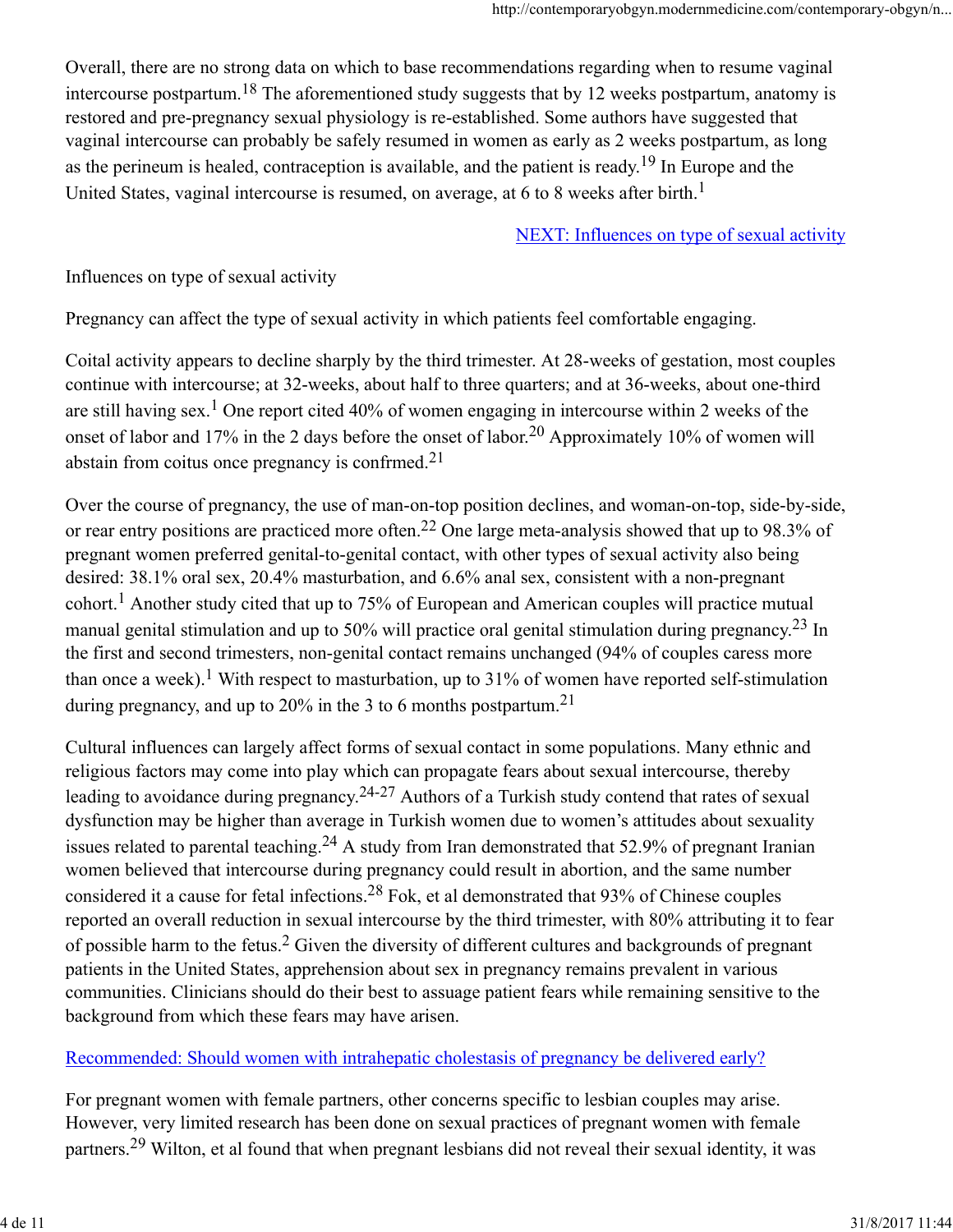due to fear of prejudice, altered medical care practices, or lack of confidentiality.<sup>30</sup> The rate of intimate partner violence (IPV) increases during pregnancy and IPV is associated with poor pregnancy outcomes. Unfortunately, the rate of IPV is higher in the lesbian community.31-32 As such, universal screening for all women is imperative.

#### First trimester

Some of the first studies of female sexual response during pregnancy showed that women aged 21 to 43 years reported a 33% FIRST-TRIMESTER to 43% reduction in sexual desire and subjective effectiveness of SEXUAL INTERCOURSE sexual performance due to nausea, sleepiness, and chronic fatigue, BY THE NUMBERS similar to symptoms of the first trimeter.<sup>17,33,34</sup> Sixty percent of these same women reported that fear of injury to the fetus affected the freedom of their physical response in sexual activity.<sup>17</sup> In another study of first-trimester gravid women, while 45% expressed expressed a desire to have a desire to have sexual intercourse, 27.7% experienced a decrease in sexual satisfaction, and 32.5% had a decrease in sexual desire.<sup>35</sup> Increasing estrogen, progesterone, and prolactin lead to biological changes that precipitate nausea and emesis, weight gain, fatigue, and breast pain that can affect sexual desire and arousal.<sup>36</sup> In **experienced a decrease in**<br>a sexual satisfaction addition, increased levels of relaxin can lead to enlargement of vaginal epithelial cells, which theoretically can reduce vaginal sensitivity.37 In a cross-sectional study of 589 women, a decrease in clitoral sensitivity, reduction in sexual desire, and orgasm had a decrease in dysfunction were shown to be the most prevalent sexual disorders sexual desire.<sup>3</sup> during pregnancy.34 Patients should be reassured that physiologic

 $\bigcirc$  of women

and hormonal changes in the first trimester commonly potentiate variable changes in pre-pregnancy sexual function.

NEXT: Second and third trimester

#### Second trimester

The second trimester usually allows for increased libido and less physical discomfort as symptoms typical in the first trimester subside. Masters and Johnson noted that second-trimester patients had a marked increase in eroticism and effectiveness of sexual performance regardless of their parity or age. Eighty-two of 101 women described a significant improvement in basic sexuality, not only over the first trimester but well beyond their concept of previously established norms of performance in non-pregnant states.17

In general, women experience increased vaginal lubrication and genital blood flow that favor orgasm, generally increasing women's desire to engage in sexual activity.35 Interestingly, 1 study found that 36% of women were interested in sexual intercourse in the second trimester compared to 45% during the first trimester.<sup>38</sup> Although the second trimester may afford patients higher tolerability to engaging in sexual activity, changes in sexual desire, sexual satisfaction, and coital frequency remain widely variable from the first trimester to the second trimester. Second trimester<br>The second trimester usually allows for increased libido and less physical discomfort as symptoms<br>typical in the first trimester subside. Masters and Johnson noted that second-trimester patients had a<br>mark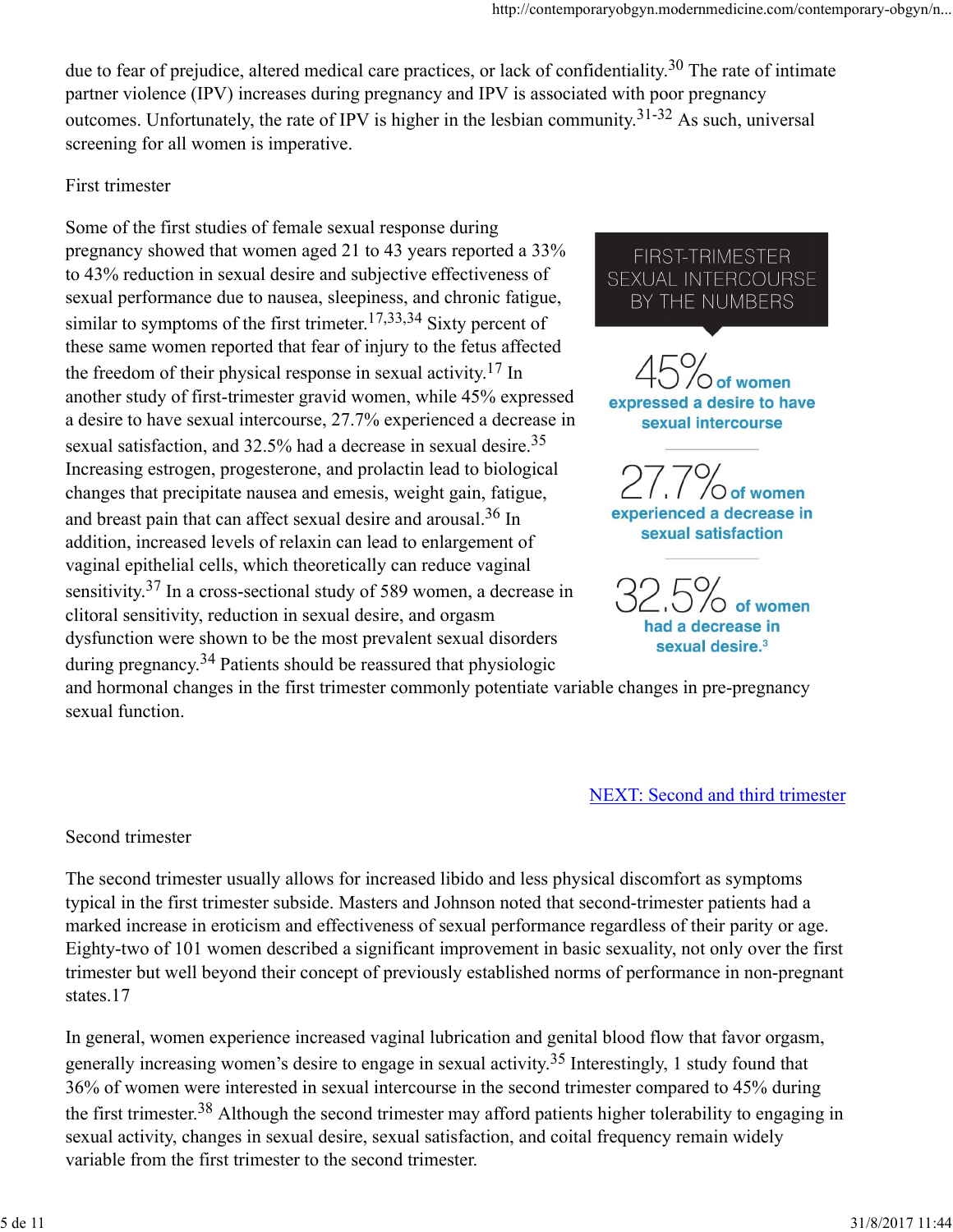Increased sensation of fetal movements can also impact quality of sexual contact and choice of sexual position.38 In 1 study of women at 23 to 26 weeks' gestation, the authors demonstrated that in the absence of maternal vaginal infections, frequent intercourse (defined as 1 or more episodes of vaginal intercourse per week) was actually associated with significantly reduced risk of preterm delivery.<sup>39</sup> Tis may have been associated with the relative good health and lack of pregnancy complications in women who engage in frequent intercourse during pregnancy.

#### Third trimester

Decline in sexual activity is most prominent during the third trimester of pregnancy.34,36

Several studies report significant reductions in FSFI scores between the first and third trimesters.<sup>33,40</sup> Factors that contribute to this drop in sexual function include fear of obstetrical complications and delivery, emotional stress, decreased libido, anatomical changes, and late symptoms of pregnancy.<sup>41-44</sup>

During the third trimester, women express decreased desire and attenuated sexual arousal, lubrication, and sexual satisfaction, making sex more difficult and less frequent.<sup>3,13,35</sup> Erol et al found a reduction of 94.2% in clitoral sensitivity, 92.6% in libido, and 81% in orgasm.34 Some women abandon sexual activity during pregnancy altogether due to pain during genital-to-genital contact.<sup>4,41</sup> Some studies suggest that decreasing androgen levels in the third trimester also decrease sexual desire, although studies have shown no relationship between serum androgen levels and sexual function.<sup>45</sup>

Anatomically, when the presenting part of the fetus is engaged in the true pelvis and the cervix is brought into the vaginal axis, direct penile-cervical contact can result in vaginal spotting or bleeding.<sup>17</sup> Bartellas and colleagues found that 57% of women feared vaginal bleeding from intercourse but only 13% recorded its occurrence.<sup>3</sup>

When implemented effectively, sexual That we have been shown to improve both<br>Sexual function and sexual attitudes<br>among pregnant women,<br>tater in gestation, women also experience increased dyspnea, edema, contractions, and fatigue.<sup>4,38,46,47</sup><br>Discomfort due t

Later in gestation, women also experience increased dyspnea, edema, contractions, and fatigue.4,38,46,47 Discomfort due to abdominal enlargement and mass effect can lead to discomfort with certain positions, which also leads to decreased frequency of sex.<sup>48</sup> Sources of discomfort such as shortness of breath, increased abdominal distention, and downward pressure on the pelvis can also lead to a reduction in sexual desire.<sup>3</sup> Studies have found no change in women's body image based on the Body Exposure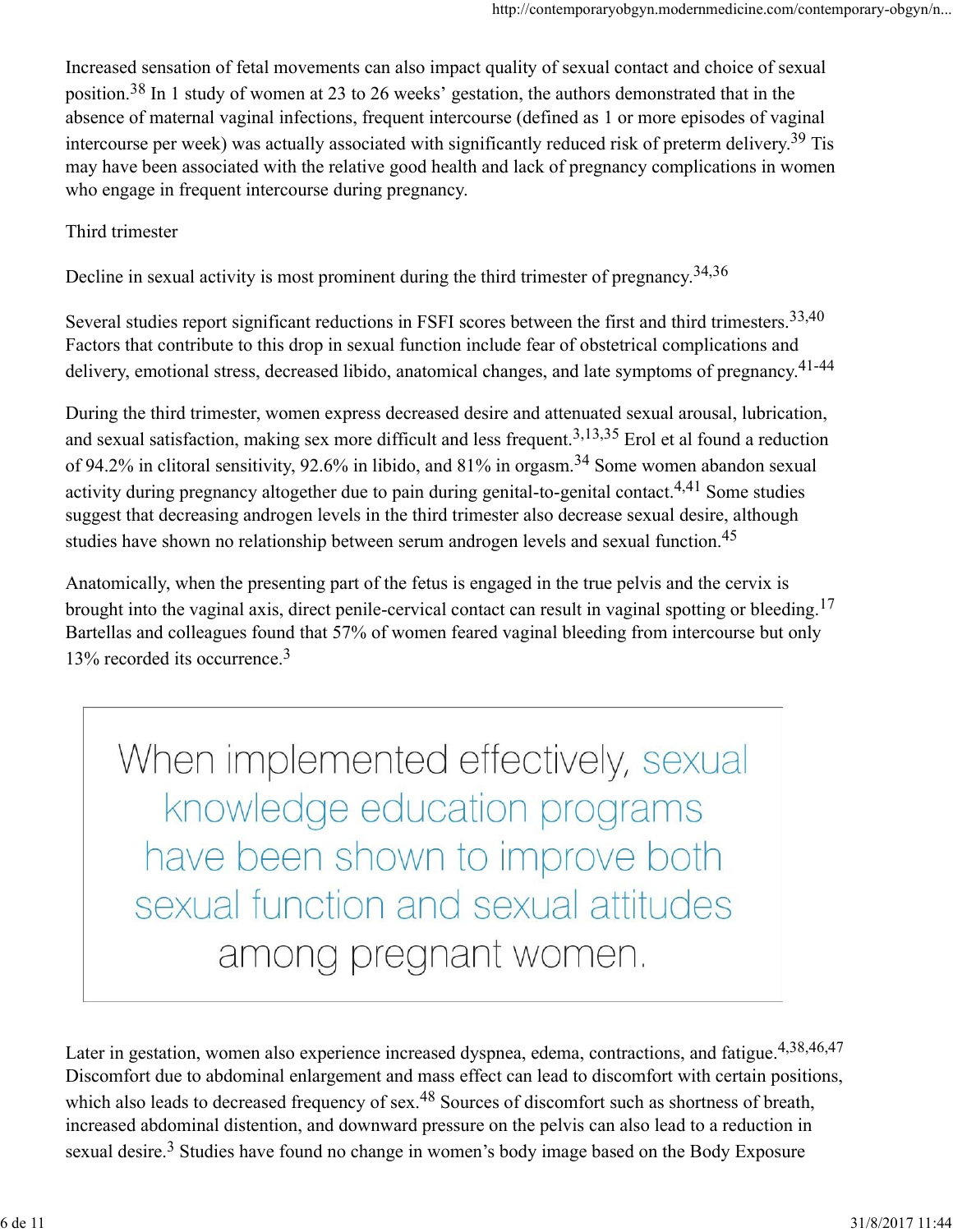During Sexual Activities Questionnaire (BESAQ) over the trimesters, despite significant increases in body mass index (BMI) over the course of pregnancy.<sup>40</sup> Some studies found that obesity negatively affected sexual function in pregnant women but others report no effect of BMI on sexual function.<sup>5,49</sup>

It is worth mentioning again that between one-third and one-half of women continue to be sexually active throughout the third trimester.<sup>1</sup> Although marked physical changes in this trimester can preclude patients from engaging in sexual activity, those who do not feel limited by advancing gestational age may feel fine about continuing sexual activity based on personal comfort and discretion.

#### Postpartum

Postpartum resumption of intercourse is variable. Rates of reinitiation of coitus range from 9% to 17% before the sixth postpartum week, 50% to 62% in the sixth week, 66% to 94% in the second month, 88% to 95% in the third month, and 95% by the seventh month.<sup>1</sup> Another study reported 78% return by the third postpartum month and  $97\%$  by 1 year.<sup>50</sup>

Barriers also exist to return to pre-pregnancy sexual function. In a large study of over 1400 primiparous Australian women, researchers found that 89% reported sexual health difficulties in the first 3 months postpartum.50 Some factors that contribute to postpartum sexual dysfunction include vaginal or perineal lacerations, low lubrication levels, and postpartum mood changes and fatigue.<sup>51-53</sup> Typically by 12 months postpartum, vaginal pain and lack of vaginal lubrication will have resolved, yet higher rates of low postpartum libido compared with pre-pregnancy levels have been noted.<sup>50</sup> Psychosocial factors, particularly postpartum anxiety and depression, have been shown to impact all domains of sexual function and can affect the return of sexual activity.<sup>54,55</sup> A woman's perception of her partner's sexual desire can impact the timing of reinitiation of sexual activity as well.17 Interestingly, neither stress nor body image (as evaluated by validated stress and body image self-consciousness scales) has been shown to correlate with return to sexual activity.<sup>49</sup>

#### More: Are MRI scans safe during pregnancy?

Ultimately, given the multitude of changes and stress factors with the arrival of an infant, the etiology of postpartum sexual dysfunction is multifactorial and warrants a discussion that is beyond the scope of our paper. From reluctance to eagerness, patients and their partners may have a range of feelings and expectations associated with resuming sexual activity following delivery. There may be a tendency on the part of clinicians to assign an arbitrary length of time (usually 6 weeks) after which intercourse is deemed "safe." However, we encourage clinicians to individualize recommendations based on a comprehensive understanding of the patient's history, a postpartum exam and the patient's readiness to resume sexual activity. our paper. From renduction et to agentess, pattents and their pattents may nave a range of recenngs and<br>expectations associated with resuming sexual activity following delivery. There may be a tendency on<br>the part of clini

NEXT: Conclusion and references

#### Conclusion

A more open discussion between clinicians and patients about sexual activity during pregnancy is relevant and may help to alleviate women's fears, close knowledge gaps and reassure those who wish to be sexually active throughout pregnancy. As an ob/gyn, approaching sexual health in pregnancy requires both an understanding of physiologic changes that can occur and an attention to culturally sensitive issues that may arise. Throughout the antepartum and postpartum periods, clinicians have the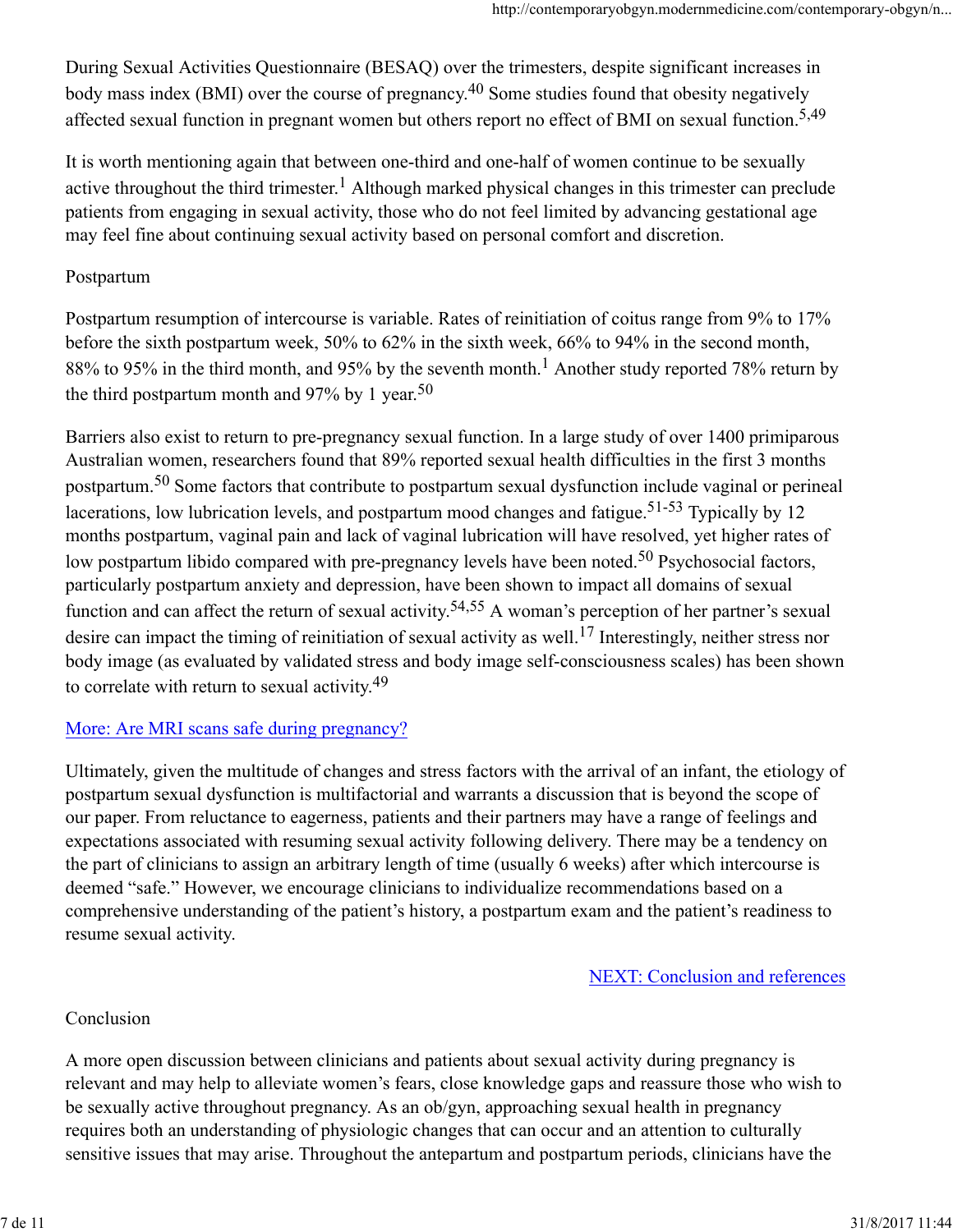opportunity to provide direct counseling about sexual activity as well as to indirectly affect patients' intimate partner relationships. As ob/gyns, we provide many vital services to women throughout their lives and, particularly, during their pregnancies. Included in this armamentarium of expertise should be tools to help optimize sexual health and promote sexual wellbeing during pregnancy.

#### REFERENCES

1. Von Sydow KV. Sexuality during pregnancy and after children: A meta-content analysis of 59 studies. J Psychosom Res. 1999;47:27–9.

2. Fok WY, Chan LY, Yuen PM. Sexual behavior and activity in Chinese pregnant women. Acta Obstet Gynecol Scand. 2005; 84: 934–8.

3. Bartellas E, Crane JM, Daley M, Bennett KA, Hutchens D. Sexuality and sexual activity in pregnancy. BJOG. 2000; 107: 964–8.

4. Chang SR, Chen KH, Lin HH, Yu HJ. Comparison of overall sexual function, sexual intercourse/activity, sexual satisfaction, and sexual desire during the three trimesters of pregnancy and assessment of their determinants. J Sex Med. 2011; 8: 2859–67.

5. Aydin M, Cayonu N, Kadihasanoglu M, et al. Comparison of sexual functions in pregnant and nonpregnant women. Sexual Dysfunc and Infer. 2015; 12: 2339-2344.

6. Goodlin RC, Facog D, Keller D, Raffi n M. Orgasm during late pregnancy: possible deleterious effects. Obstet Gynecol. 1971: 38: 916-920.

7. Wagner NN, Butler JC, Sanders JP. Prematurity and orgasmic coitus during pregnancy: data on a small sample. Fertil Steril. 1976; 27: 911-915.

8. Grudzinkas JG, Watson C, Chard T. Does sexual intercourse cause fetal distress? Lancet. 1978; 2: 692-3.

9. Naeye RL. Coitus and associated amniotic-fluid infections. N Engl J Med. 1979; 301: 1198-1200.

10. Perkins RP. Sexual behavior and response in relation to complications of pregnancy. Am J Obstet Gynecol. 1979; 134: 498-505.

11. Sayle AE, Savitz DA, Thorp JM Jr, Hertz-Picciotto I, Wilcox AJ. Sexual activity during late pregnancy and risk of preterm delivery. Obstet Gynecol. 2001;97:283.

12. Landis JT, Poffenberger T, Poffenberger S. The effects of first pregnancy upon the sexual adjustment of 212 couples. Am Sociol Rev. 1950; 15: 766-772.

13. Staruch M, Kucharczyk A, Zawadzka K, et al. Sexual activity during pregnancy. Neuroendocrinol Lett. 2016; 37: 53-58.

14. Afshar M, Mohammad-Alizadeh-Charandabi S, Merghti- Khoei E-S, Yavarikia P. The effect of sex education on the sexual function of women in the first half of pregnancy: a randomized controlled trial. J Caring Sci. 2012; 1: 173-81. Gynecol. 1979; 134: 498-505.<br>
11. Sayle AE, Savitz DA, Thorp JM Jr, Hertz-Picciotto I, Wilcox AJ. Sexual activity during late<br>
pregnancy and risk of preterm delivery. *Obstet Gynecol.* 2001;97:283.<br>
12. Landis JT, Poffenbe

15. Martins MFSV, Remoaldo PCAC. [Representations of the midwife in the perspective of the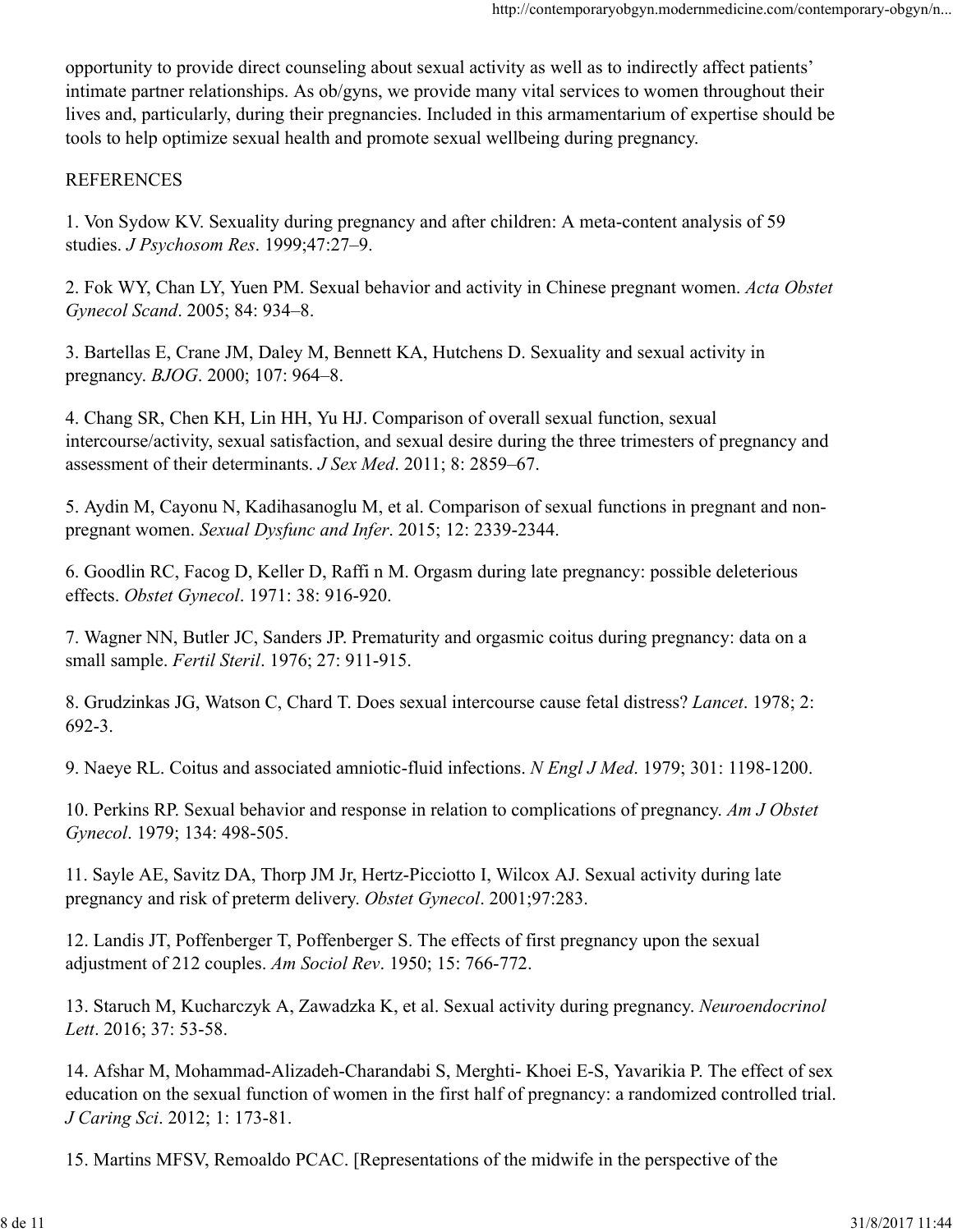pregnant woman]. Rev Bras Enferm. 2014; 67: 360-5.

16. Ahmed MR, Madny EH, Ahmed WAS. Prevalence of female sexual dysfunction during pregnancy among Egyptian women. J Obstet Gynaecol. 2014; 40:1023-9.

17. Masters, William H. Johnson, Virgina E. Pregnancy and Sexual Response. In: Human Sexual Response. St Louis, Missouri: Ishi Press International; 1966: 141-170.

18. Minig L, Trimble EL, Sarsotti C, et al. Building the evidence base for postoperative and postpartum advice. Obstet Gynecol. 2009; 114: 892.

19. Lopez LM, Hiller JE, Grimes DA. Postpartum education for contraception: a systematic review. Obstet Gynecol Surv. 2010; 65: 325.

20. Fox NS, Gelber SE, Chasen ST, et al. Physical and sexual activity during pregnancy and near delivery. J of Women's Health. 2008; 17: 1431-1435.

21. Hyde JS, DeLamater JD, Plant EA, Byrd JM. Sexuality during pregnancy and the year postpartum. J Sex Res. 1996; 33: 143-151.

22. Solberg DA, Butler J, Wagner NN. Sexual behavior in pregnancy. N Engl J Med. 1973; 24: 1098-1103.

23. Holtzman LC. Sexual practices in pregnancy and after childbirth. J Nurse-Midwifery. 1976; 21: 29-38.

24. Eryilmaz G, Ege E, Zincir H. Factors affecting sexual life during pregnancy in eastern Turkey. Gynecol Obstet Invest. 2004; 57: 103–108.

25. Naim M, Bhutto E. Sexuality during pregnancy in Pakistani women. J Pak Med Assoc. 2000; 50: 38–44.

26. Orji EO, Ogunlola IO, Fasubaa OB. Sexuality among pregnant women in South West Nigeria. J Obstet Gynaecol. 2002; 22: 166–168.

27. Byrd JE, Hyde JS, DeLamater JD, Plant EA. Sexuality during pregnancy and the year postpartum. J Fam Pract. 1998; 47:305–308.

28. Jamali S, Mosalanejad L. Sexual dysfunction in Iranian pregnant women. Iran J Reprod Med. 2013; 11: 479-86. 27. Byrd JE, Hyde JS, DeLamater JD, Plant EA. Sexuality during pregnancy and the year postpartum. *J* Fam Pract. 1998; 47:305-308.<br>
28. Jamali S, Mosalanejad L. Sexual dysfunction in Iranian pregnant women. *Iran J Reprod* 

29. Dibble SL and Robertson PA. In: Lesbian Health 101: A Clinician's Guide. San Francisco, California: UCSF Nursing Press; 2010; 1st Edition.

30. Wilton T and Kaufmann T. Lesbian mothers' experiences of maternity care in the UK. Midwifery. 2001; 17: 203-2011.

31. Austin SB, Jun HJ, Jackson B, et al. Disparities in child abuse victimization in lesbian, bisexual, and heterosexual women in the Nurses' Health Study II. J Womens Health (Larchmt). 2008;17:597-606.

32. Intimate partner violence. Committee Opinion No. 518. American College of Obstetricians and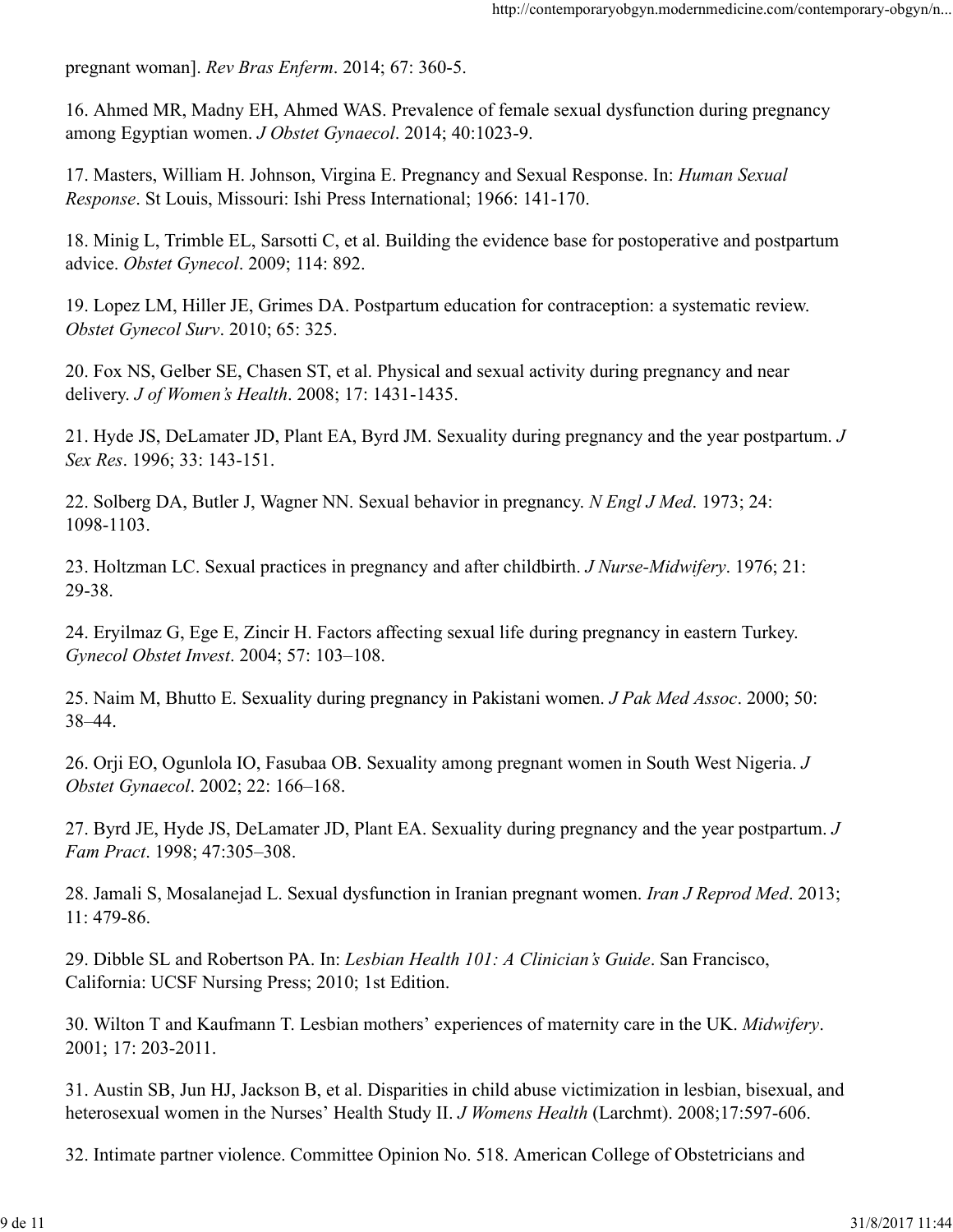Gynecologists. Obstet Gynecol. 2012; 119: 412–7.

33. Murtagh J. Female sexual function, dysfunction and pregnancy: implications for practice. J Midwifery Womens Health. 2010; 55: 438–446.

34. Erol B, Sanli O, Korkmaz D, Seyhan A, Akman T, Kadioglu A. A cross-sectional study of female sexual function and dysfunction during pregnancy. J Sex Med. 2007; 4: 1381–7.

35. Malarewicz A, Szymkiewicz J, Rogala J. [Sexuality of pregnant women]. Ginekol Pol. 2006; 77: 736–737. [In Polish with an English abstract].

36. Basson R. Women sexual dysfunctions: Revised and expanded definitions. CMAJ. 2005; 172:1327–33.

37. Kohsaka, T., Min, G., Lukas, G., Trupin, S., Campbell, E. T., & Sherwood, O. D. Identification of specific relaxin-binding cells in the human female. Bio of Repro, 1998; 59: 991-999.

38. Makara-Studzinska M, Wdowiak A, Plewnik I, Krys KM. [Sexuality of pregnant women]. Seksuologia Polska. 2011; 9: 85–90 [In Polish with an English abstract].

39. Read JS, Klebanoff MA. Sexual intercourse during pregnancy and preterm delivery: effects of vaginal microorganisms. The Vaginal Infections and Prematurity Study Group. Am J Obstet Gynecol. 1993; 168:514.

40. Pauls RN, Occhino JA, Dryfhout VL. Effects of pregnancy on female sexual function and body image: A prospective study. J Sex Med. 2008; 5:1915–22.

41. Bancroft J. Sexual aspects of fertility and infertility. In: Human sexuality. Wroclaw, Poland: Elsevier Urban & Partner; 2011; 457–483.

42. Shaffi R J. Sexual intercourse at term and onset of labor. Obstet Gynecol. 2006; 107: 1310.

43. Galazka I, Drosdzol-Cop A, Naworska B, Czajkowska M, Skrzypu- lec-Plinta V. Changes in the sexual function during pregnancy. J Sex Med. 2015; 12: 445–54.

44. Corbacioglu Esmer A, Akca A, Akbayir O, Goksedef BP, Bakir VL. Female sexual function and associated factors during pregnancy. J Obstet Gynaecol Res. 2013; 39: 1165–72.

45. Warnock, J. K., Clayton, A., Croft, H., Segraves, R., & Biggs, F. C. Comparison of androgens in women with hypoactive sexual desire disorder: Those on combined oral contraceptives (COCs) vs. those not on COCs. J of Sex Med. 2006; 3: 878-882. 44. Corbacioglu Esmer A, Akca A, Akbayir O, Goksedef BP, Bakir VL. Female sexual function and<br>associated factors during pregnancy. *J Obstet Gynaecol Res.* 2013; 39: 1165–72.<br>45. Warnock, J. K., Clayton, A., Croft, H., Se

46. Liu HL, Hsu P, Chen KH. Sexual activity during pregnancy in Taiwan: A Qualitative Study. Sex Med. 2013; 1: 54–61.

47. Hanafy S, Srour NE, Mostafa T. Female sexual dysfunction across the three pregnancy trimesters: an Egyptian study. Sex Health. 2014; 11: 240–3.

48. Bayrami, R. S., Koochaksariie, N., Pezeshki, F. R., & Zakaria, M. Sexual dysfunction in couples and its related factors during pregnancy. J of Repro & Infer. 2008; 9: 271-282.